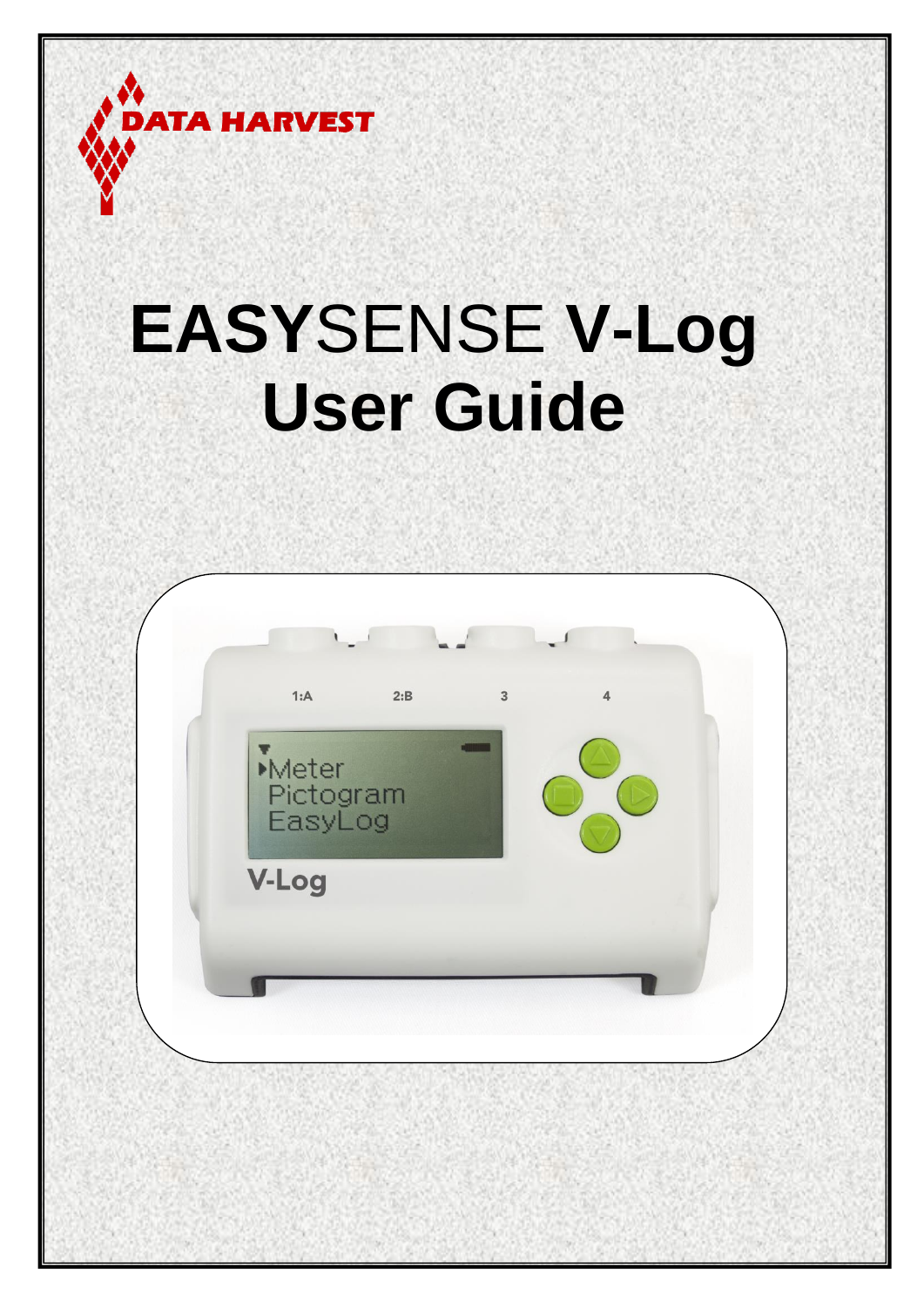## **CONTENTS**

| (Switch Off, Sensor, Delete Data, Full Reset, Language, Date Style, Decimals, Meter Text) |  |
|-------------------------------------------------------------------------------------------|--|
|                                                                                           |  |
|                                                                                           |  |
|                                                                                           |  |
|                                                                                           |  |

#### **Copyright**: all rights reserved.

This manual may be copied for use within the premises of the Licensee on condition that it is not loaned, sold or used outside the Licensee's premises.

Data Harvest's policy is to continually improve products and services, so we reserve the right to make changes without notice. It is acknowledged that there may be errors or omissions in this publication for which responsibility cannot be assumed. No liability will be accepted for loss or damage resulting from use of information contained in this manual or from uses as described.

<span id="page-1-0"></span>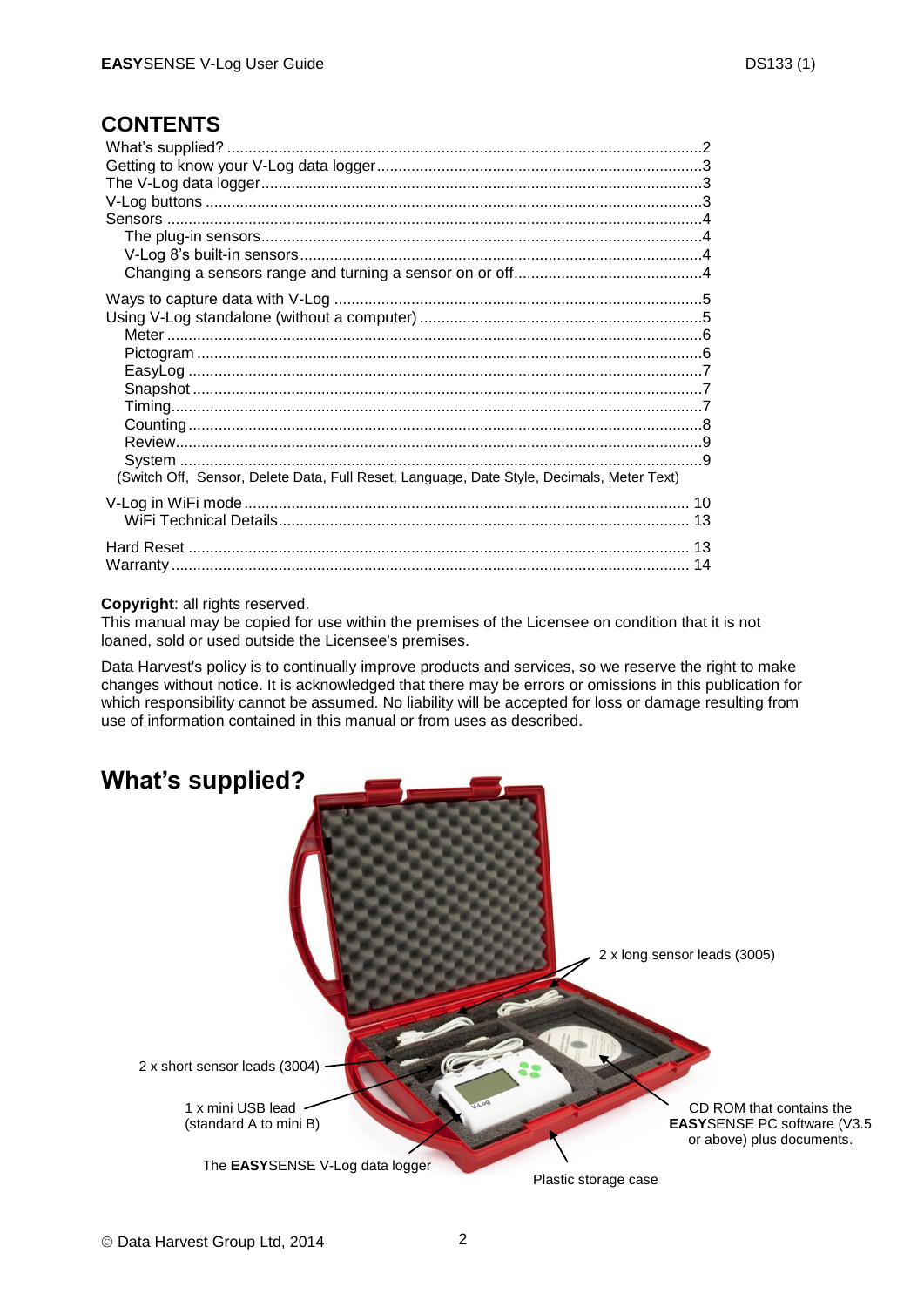## <span id="page-2-0"></span>**Getting to know your V-Log data logger**

## *Charge EASYSENSE V-Log fully before first use*

Connect V-Log directly to a USB port on your computer\* (or a powered USB hub) using the USB cable supplied with it. A full charge can take up to 8 hours.

A battery charging symbol will be displayed on V-Log's screen while the logger is charging.

\*Your computer must be turned on and not in sleep or standby mode; otherwise the battery may drain instead of charge.

**Note:** V-Log can also charge from a USB mains charger that outputs 5 V at 500 mA or more.

# <span id="page-2-1"></span>**The V-Log data logger**



## <span id="page-2-2"></span>**V-Log buttons**



The ENTER button is used to start data collection, progress to the next screen, confirm a choice or take a sample.



The square STOP button is used to stop data being recorded or return to the previous screen.

The SCROLL buttons are used to scroll through menus on the LCD screen or to browse measurements during data logging.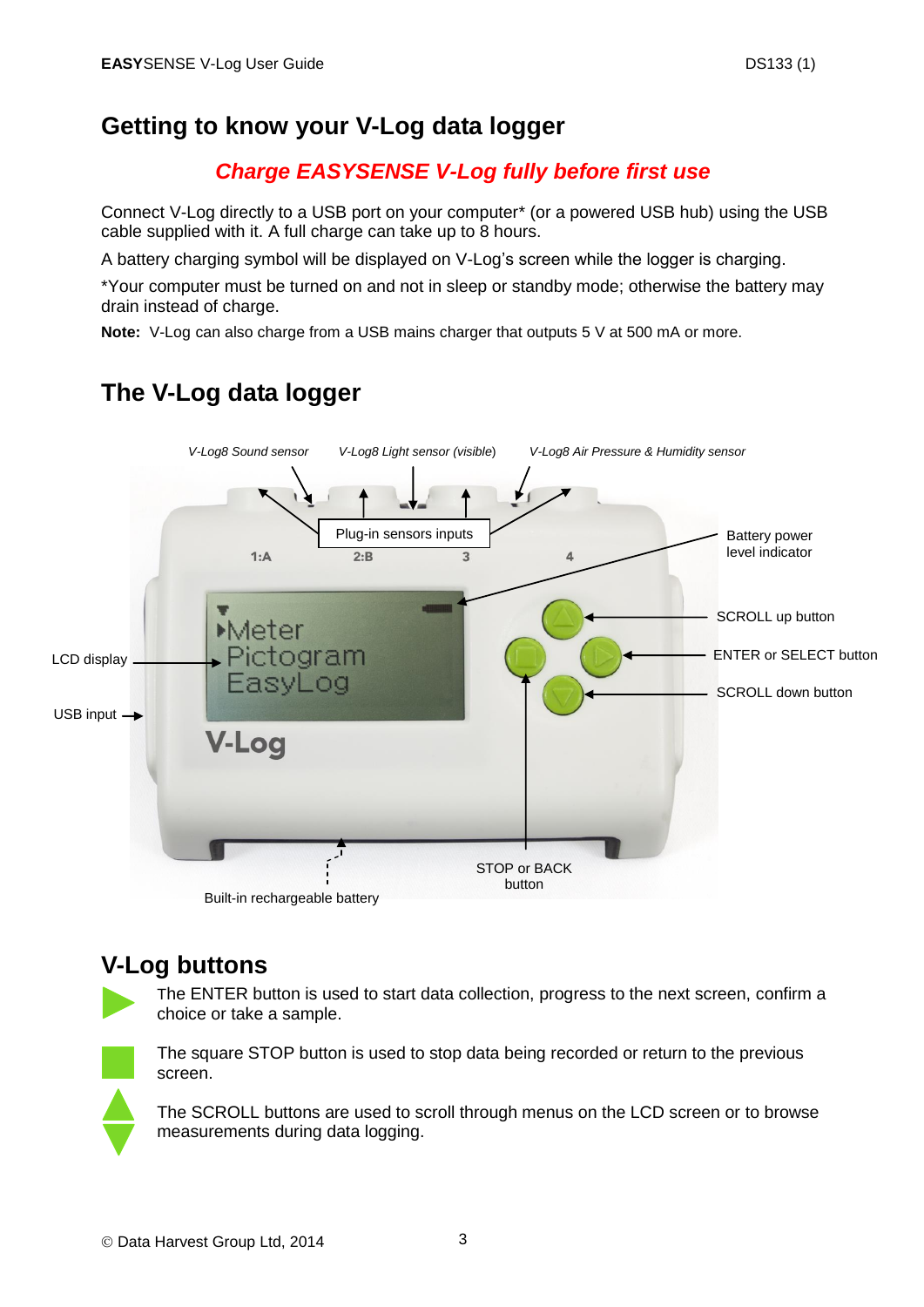## <span id="page-3-3"></span><span id="page-3-0"></span>**Sensors**

### <span id="page-3-1"></span>**The plug-in sensors**

Plug the sensors into the sockets on the top of the V-Log logger.

When a sensor is connected it will automatically be detected and displayed on the LCD display.

### <span id="page-3-2"></span>**V-Log 8's built-in sensors**

The V-Log 8 has 4 built-in sensors – Sound, Light, Humidity and Air Pressure.

|   | <b>Built-in Sensors</b> | <b>Ranges</b>                                                                                                                                         |  |
|---|-------------------------|-------------------------------------------------------------------------------------------------------------------------------------------------------|--|
|   | Sound                   | 40 to 110 dBA<br>$±2000$ mV                                                                                                                           |  |
| 道 | Light level             | Indoor (Slow) 1 k lx (0 to 1,000 lx)<br>Indoor (Fast) 1 k lx (0 to 1,000 lx)<br>In/Out 10 k lx (0 to 10,000 lx)<br>Outdoor 100 k lx (0 to 100,000 lx) |  |
|   | <b>Humidity</b>         | 0 to 100% RH                                                                                                                                          |  |
|   | Air Pressure            | 85 to 110 kPa<br>850 to 1100 mbar<br>23 to 33 in Hg<br>-200 to 1,000 m<br>-500 to 5,000 m<br>-500 to 10,000 m                                         |  |

## **Changing a sensors range and turning a sensor on or off**

- $\bullet$  Use  $\triangle$  &  $\blacktriangledown$  to scroll the list until the pointer is pointing at Meter and select  $\blacktriangleright$ .
- Select again.
- Use  $\triangle$  &  $\blacktriangledown$  to scroll until the pointer is pointing at the appropriate sensor and select **.**
- Use  $\triangle$ &  $\blacktriangledown$  to scroll until the pointer is pointing at the appropriate option and select .

**Note:** If a sensor only has one range then only Turn Off will be available.

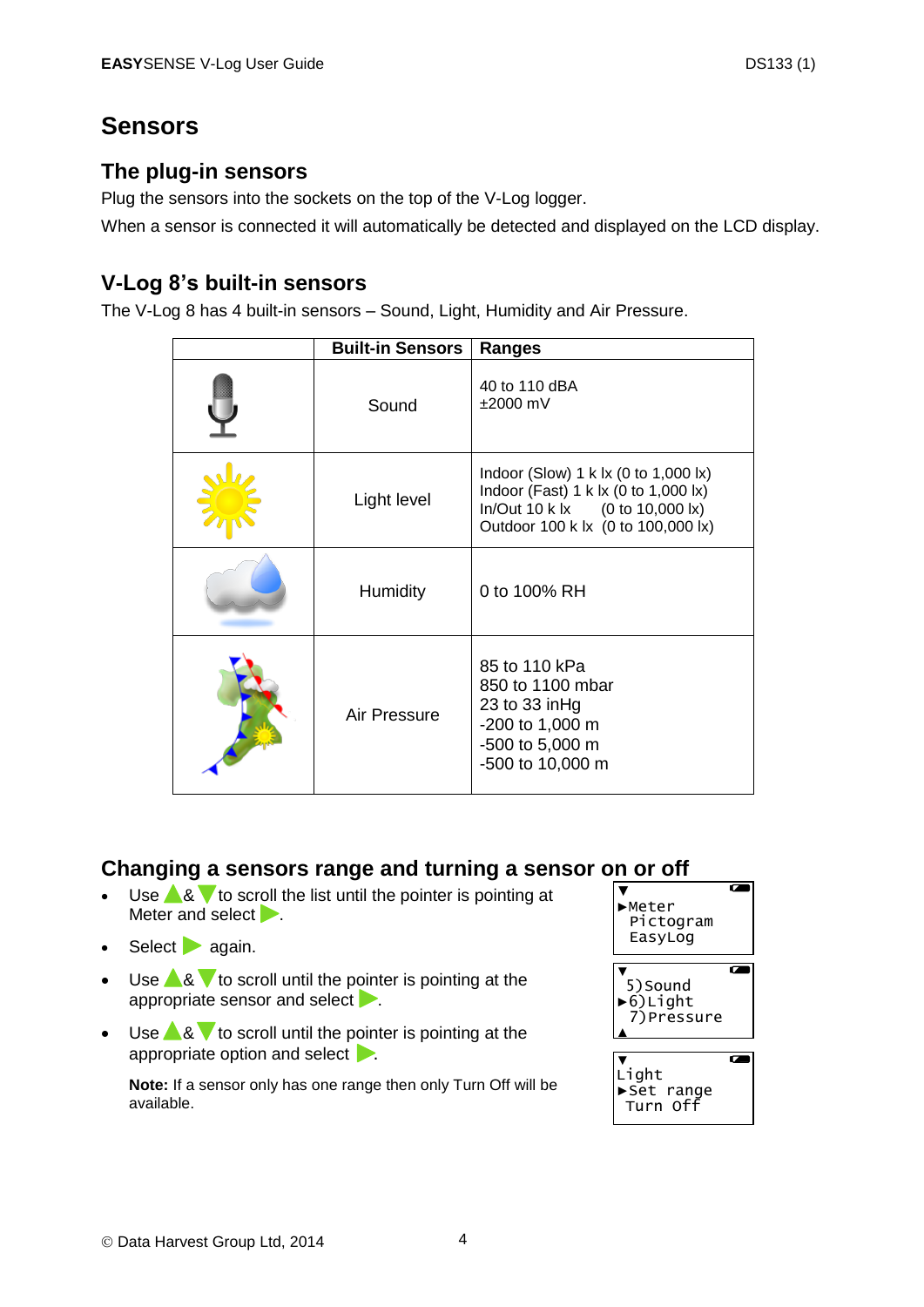#### **Range**

The pointer will indicate the current range selected.

Use  $\triangle$  &  $\blacktriangledown$  to scroll until the pointer is pointing at the required range. Select  $\blacktriangleright$  to choose that range.

Select to exit the sensor option window.

**Turning a sensor ON or OFF the display** 

The built-in sensors can be switched On or Off the display.

With the pointer pointing at Turn Off / On press  $\triangleright$  to alter from Off to On or visa versa.

Select to return to the Meters window.

# <span id="page-4-0"></span>**Ways to capture data with V-Log**

There are different ways that V-Log can be used to collect data.

- 1. As a stand-alone instrument: V-Log is used to display, collect and store data while disconnected from the computer i.e.
	- a. Display readings on its LCD screen (but not stored) using **Meter** mode.
	- b. Display, collect and store data using V-Log's logging menu options e.g. **Pictogram**, **EasyLog**, **Snapshot, Timing** and **Counting**.

The data collected is stored in V-Log's memory to either be reviewed on V-Log's screen or retrieved to the EasySense software on a computer.

Up to 255 sets of data can be stored in V-Log's memory.

2. As an interface connected to a computer: V-Log is entirely driven by the software on the host computer. The data from the sensors is transmitted immediately to the computer and displayed on the computers screen using the options in the EasySense software. This method of collection is useful for many classroom-based experiments.

# <span id="page-4-1"></span>**Using V-Log standalone (without a computer)**

To switch V-Log on, press any button on the panel.

#### **Notes:**

- If V-Log is operating on battery power and is idle, it will automatically switch itself **off** after 2 minutes. Press any button to resume operation.
- V-Log does not auto switch off while powered from a USB port.

V-Log has a menu of different options available, which are displayed on the built-in LCD screen.

There are six working modes, which can be used to collect data without being connected to the computer. These are **Meter**, **Pictogram**, **Easy Log**, **Snapshot**, **Timing** and **Counting** modes.



| Internal Light |
|----------------|
| $0-10k$<br>1x  |
| 0-100k         |
|                |

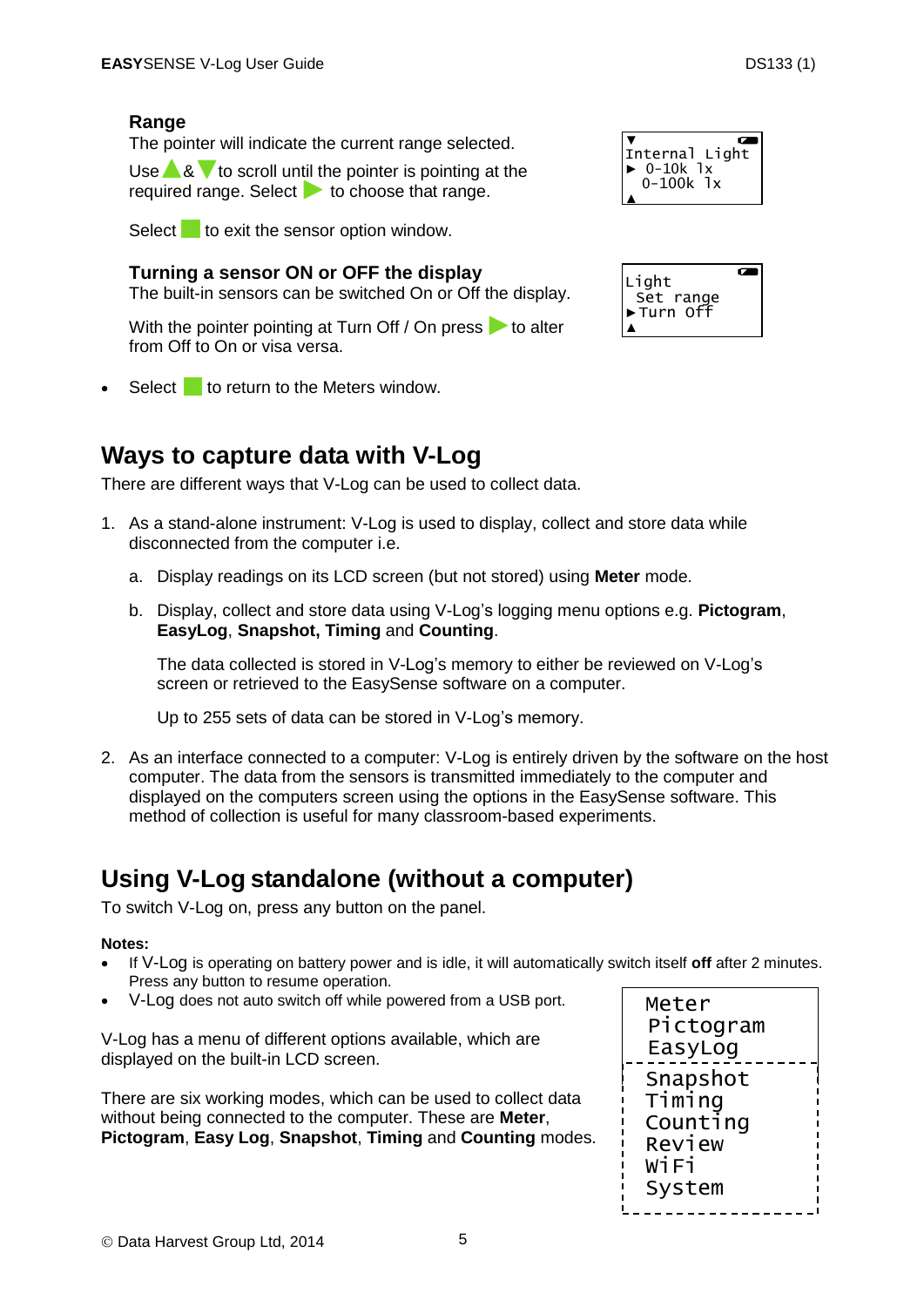A menu option is selected by using  $\triangle 8$   $\blacktriangledown$  to move the pointer up or down until it is pointing at the required option then press  $\bullet$  to select.

If using plug-in sensors they should be connected before entering a logging mode (except for Meters when they will automatically be detected and then display readings).

### <span id="page-5-0"></span>**Meter**

In Meter mode V-Log will display measurements from the sensors (plug-in or built-in sensors) on the LCD screen but will not store any data.

is used to check or change the sensors range or to switch a sensor off.

 is used to temporarily halt updates to the sensors readings. Two lines ▌▌ (bottom right) indicate that the display is paused.



The size of the text in Meter mode can be altered. From the **System** menu select **Meter Text** then either **Single Height** or **Double Height**. With double height selected data from up to 4 sensors is visible on the screen (scroll to see more). If single height is selected then the data from up to 8 sensors is visible.

| 1)<br>2)<br>3)<br>4)<br>5)<br>6)<br>$\begin{matrix} 7 \\ 8 \end{matrix}$ | $23.9^\circ C$<br>$20.5^{\circ}$ C<br>$24.1^{\circ}$ C<br>$15.6^\circ$ C<br>50.9 dBA<br>$150$ $1x$<br>100.88 kPa |
|--------------------------------------------------------------------------|------------------------------------------------------------------------------------------------------------------|
|                                                                          | 35.9 %RH                                                                                                         |
|                                                                          |                                                                                                                  |

Ļ.

## <span id="page-5-1"></span>**Pictogram**

Pictogram uses an image, block or bar to represent the data. Each segment represents a 10<sup>th</sup> of a total range (or span) of the sensor and displays the number proportional to the reading. Sensor readings are captured every time  $\blacktriangleright$  is pressed, rather than at regular time intervals. Up to 10 samples can be stored in each set of data.

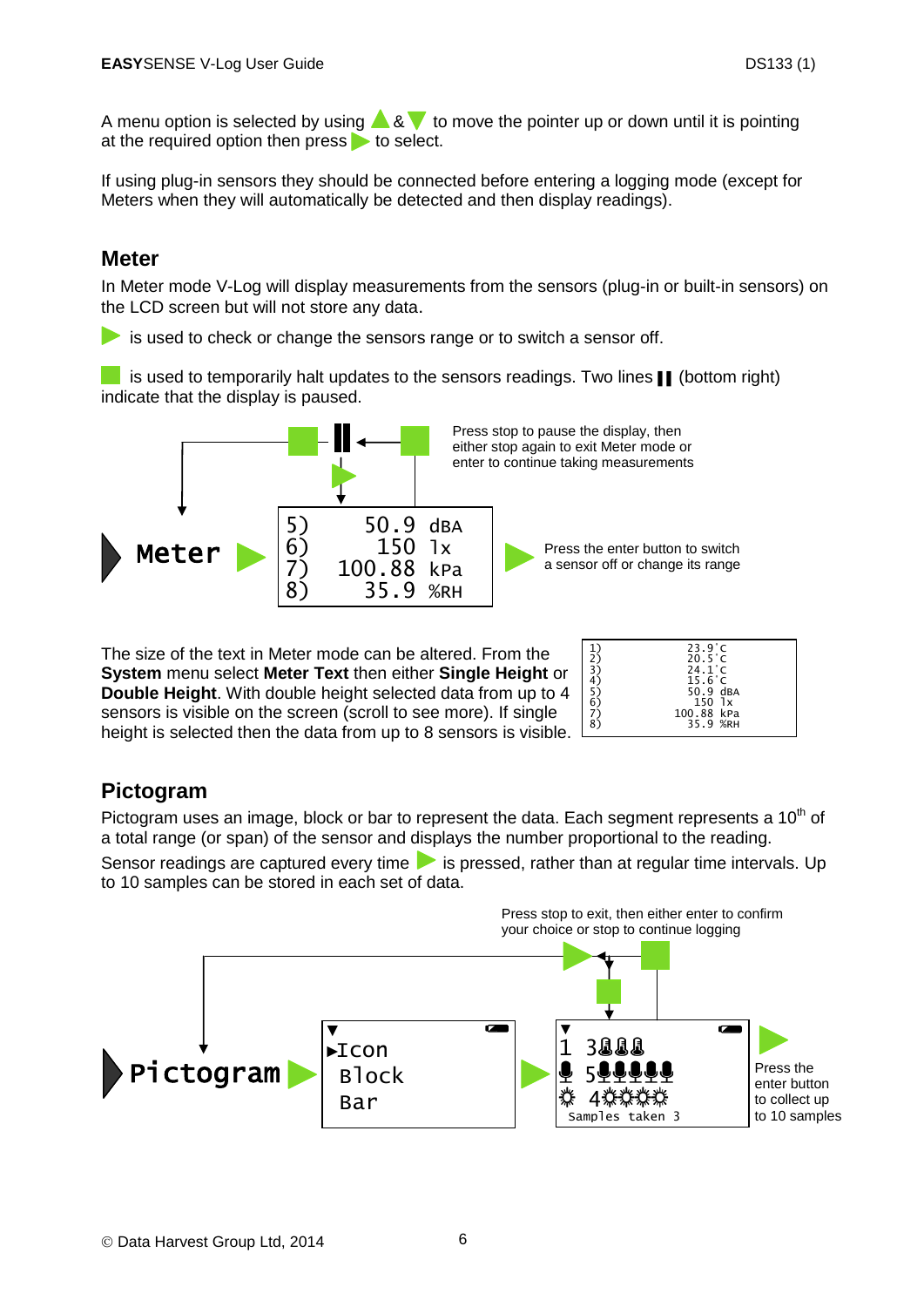## <span id="page-6-0"></span>**EasyLog**

Select EasyLog to begin logging continuously until stopped. The bottom line of the LCD display is a visual indicator of logging as it takes place, each time the line completes the logged samples are compressed and the sample rate alters.



## <span id="page-6-1"></span>**Snapshot**

Snapshot mode enables you to capture sensor readings every time  $\blacktriangleright$  is pressed, rather than at regular time intervals.



# <span id="page-6-2"></span>**Timing**

Timing is used to set up and store simple time and speed measurements. Connect either one digital switch type sensor to Input 1:A or two to Input 1:A and Input 2:B before selecting Timing. The options available will depend on whether one or two sensors are connected.

For V-Log to calculate speed you will also need to select the parameter used in the experiment i.e.

- For Speed A to B select the distance between the sensor connected to input A and the sensor connected to input B (0.10 m to 6.00 m in steps of 0.10 m).
- For Speed at A select the width of the single interrupt card that will pass through the Light gate connected to input A (10 mm to 1,000 mm in steps of 10 mm).

Upon completion of a timing event the elapsed time will be displayed in milliseconds on the LCD display (press  $\blacktriangleright$  to alter the display to show seconds).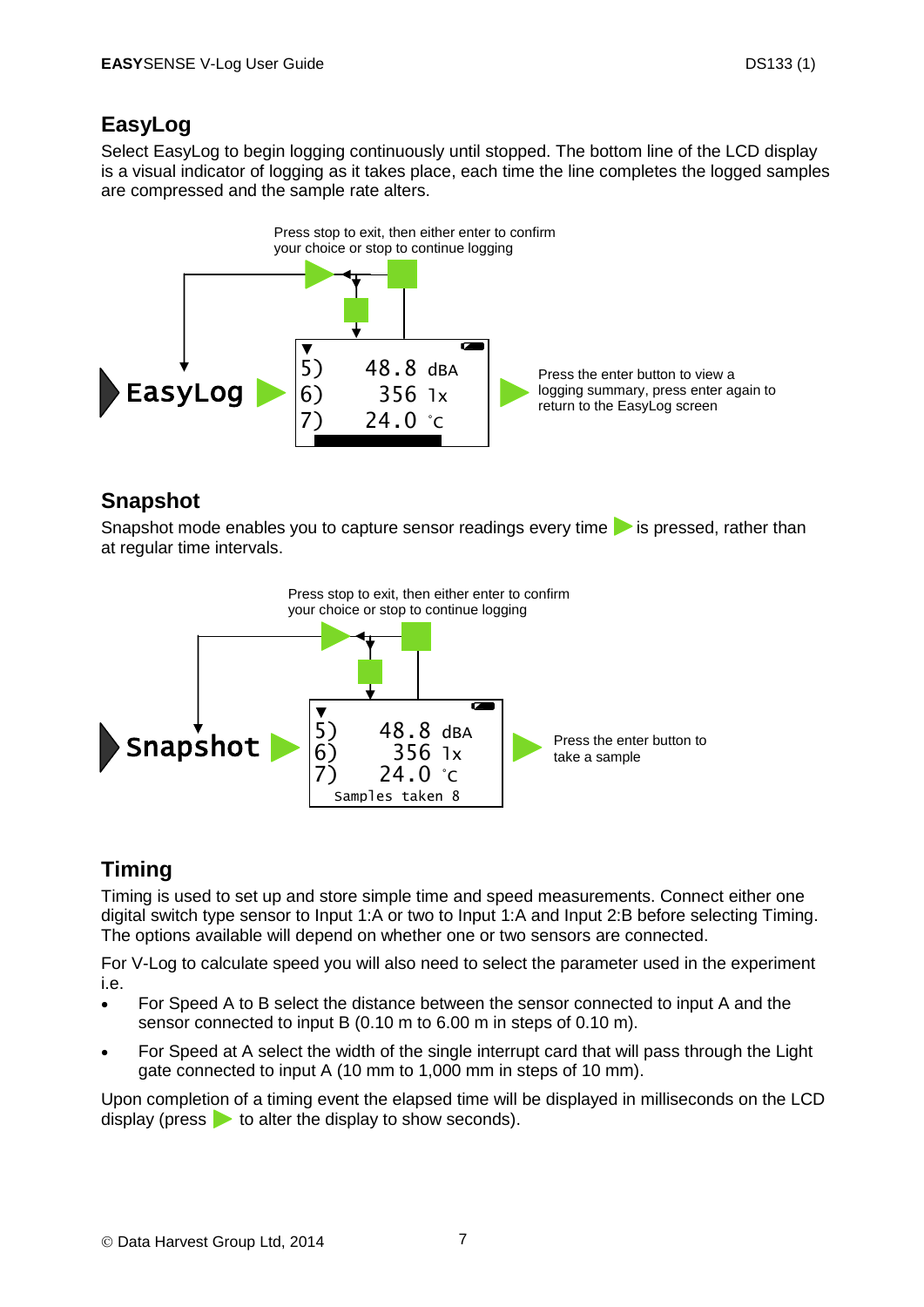

## <span id="page-7-0"></span>**Counting**

Counting is used to count events by using digital switch type sensors connected to Input A, both A and B or the  $\blacktriangle$  buttons on V-Log.

Press  $\triangleright$  to cycle through simple mathematical functions on the A and B data (A + B, A – B, B – A, Difference).

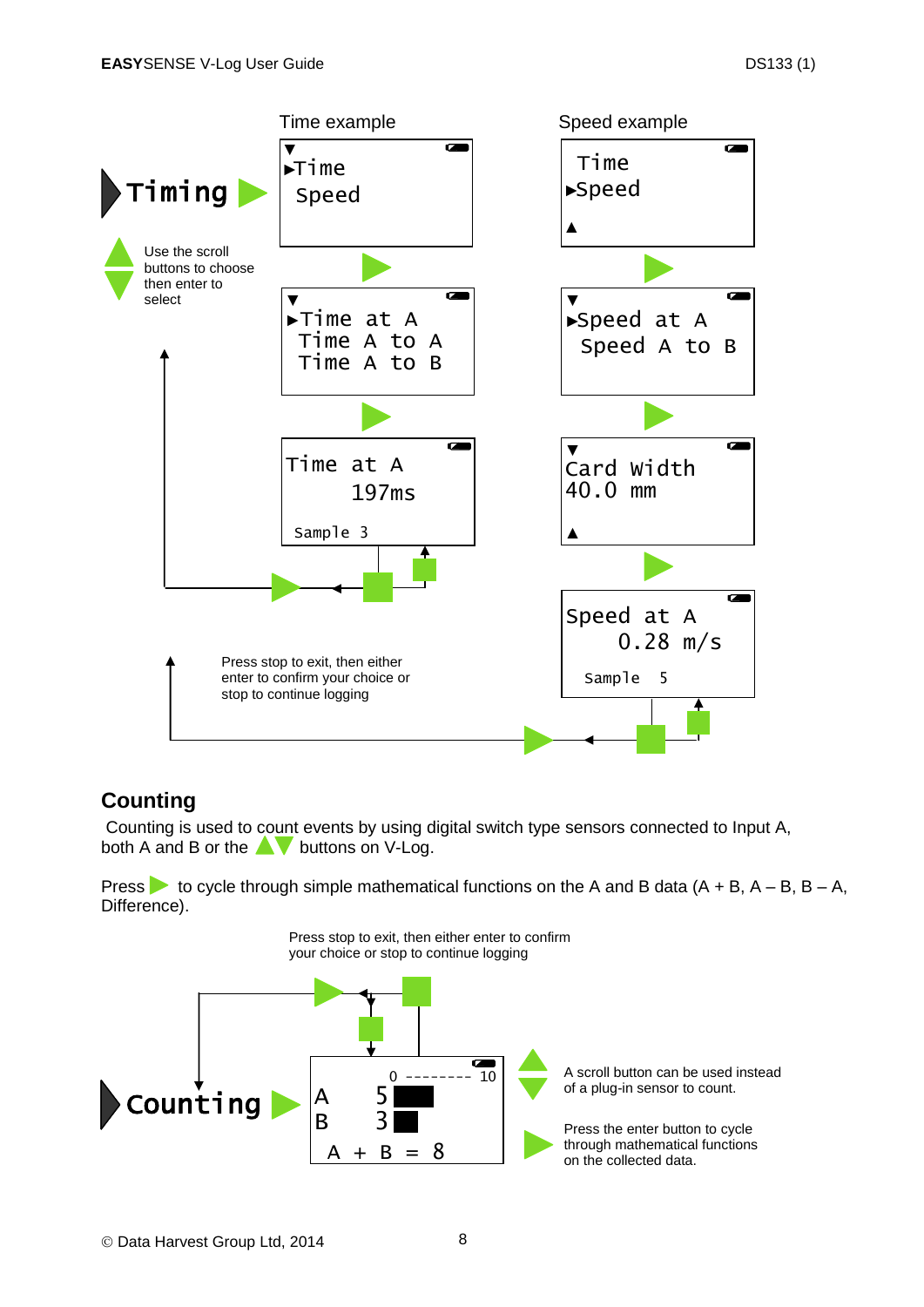### <span id="page-8-0"></span>**Review**

You can use Review to view the readings stored in a data set. The most recently stored data is shown first.

<span id="page-8-1"></span>

<span id="page-8-2"></span>**Switch Off** - Used to send V-Log directly into low power (sleep mode), even when it's connected to a USB port.

**Note:** V-Log will automatically go to sleep after a period of inactivity.

**Sensor** - Use to change the range of a sensor or switch the built-in sensors On or Off the display. This option is also available by pressing whilst in Meter mode.

<span id="page-8-3"></span>**Delete Data** – Select whether to 'Delete all' data sets or to choose individual sets (use the scroll buttons to find a data set and then  $\bullet$  to delete).

**Full Reset** - Use to reset V-Log back to its factory default conditions. Please note this will erase all data! Any WiFi settings will not be altered (see [page 12](#page-11-0) for resetting WiFi setting).

<span id="page-8-4"></span>**Language** - Use to alter the selected language choice.

<span id="page-8-5"></span>**Date Style** - Use to alter the format of the date display i.e. from a European to USA date format.

**Note:** The actual time and date is set automatically when the logger is connected to the EasySense software.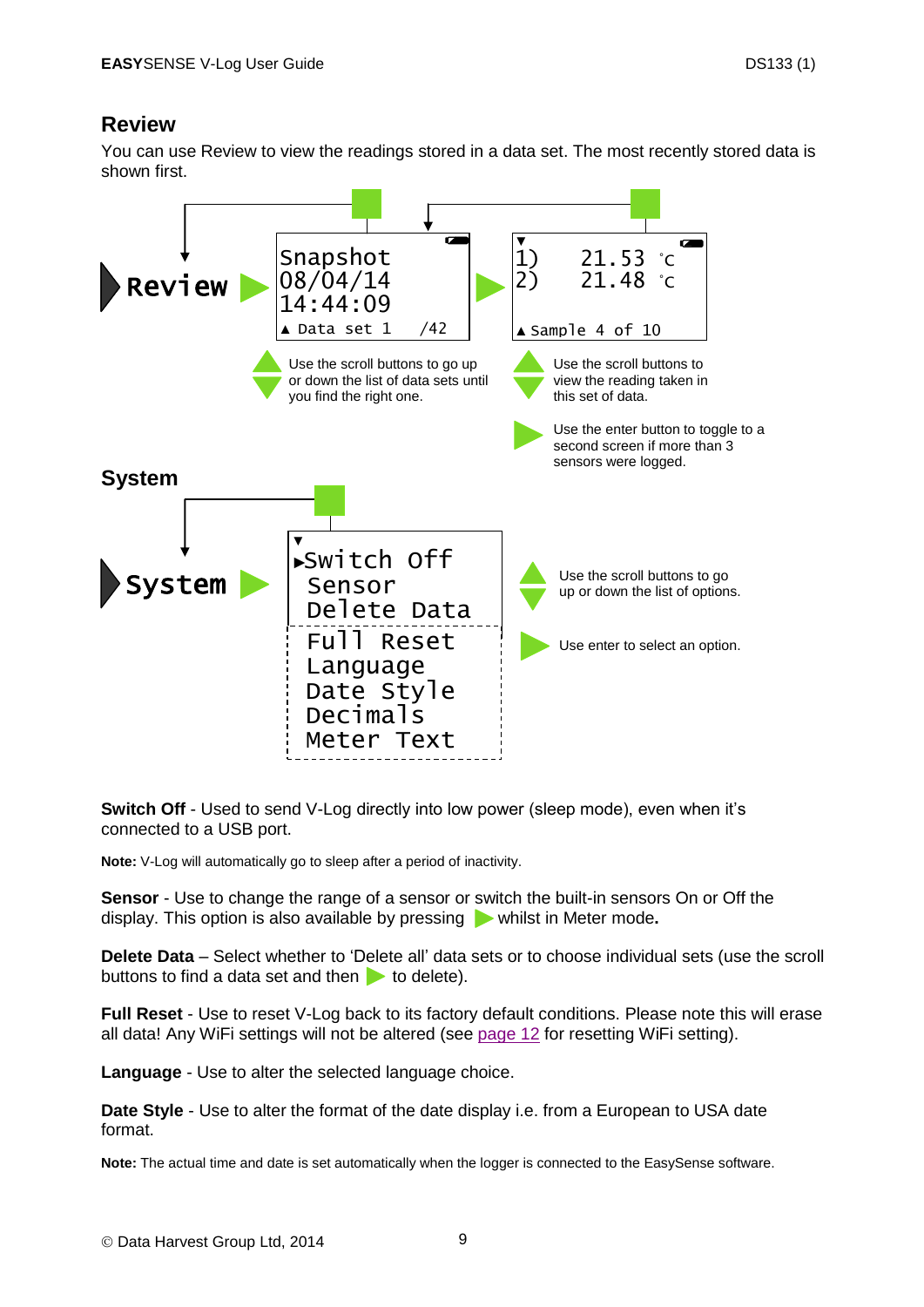<span id="page-9-0"></span>**Decimals** – Use to switch decimals off and on, or to change the decimal format from a full stop to a comma.

<span id="page-9-1"></span>**Meter Text** – Use to choose whether the text height should be double or single height whilst in Meter mode.

# <span id="page-9-2"></span>**V-Log in WiFi mode**



It is recommended that V-Log is connected to USB power when used in WiFi mode as the power requirements are high, and will drain the battery quickly.

### **Connecting V-Log WiFi to a network**

V-Log WiFi can operate in two different modes:

#### **1. Connected to its own local network (Access Point)**

V-Log WiFi is set to Access Point by default. In this mode the iPad connects to the network created by V-Log. This connection is typically used when not in range or able to access the school's network (perhaps on a field trip). While connected to V-Log in Access Point mode, the iPad will NOT be connected to any other school network resources, and therefore unable to access other items such as web pages, email, cloud storage, etc.

It is possible to have multiple V-Log WiFi loggers each creating their own separate network.

#### **2. Connecting to an existing school's network (Infrastructure)**

In this mode V-Log WiFi and the iPad connect to the same existing network. It has the advantage of allowing the iPad to remain connected to other resources delivered by the school network, such as web access, email, printing and cloud storage facilities, etc.

**Note:** V-Log WiFi uses 802.11b. Make sure the WiFi network is compatible with **802.11b** mode.



#### **V-Log Access Point connection using the default settings**

- 1. Select **WiFi**.
- 2. Select **Connect**.

| WiFi Status           |                                                                           |
|-----------------------|---------------------------------------------------------------------------|
| Network:              | $V$ -Log AP 5DA704 $\leftarrow$ The name of the access point (AP) network |
| Name:<br>V-Log 07F63C | - The name of the V-Log logger                                            |

- 3. Connect the iPad to the V-Log Access Point network:
	- Tap on the **Settings** icon on the iPad.
	- Tap on the **Wi-Fi** link. Ensure the Wi-Fi button is in the ON position.
	- Choose the **V-Log AP** network from the list of available networks. Wait until a tick appears next to the network to indicate it has been joined.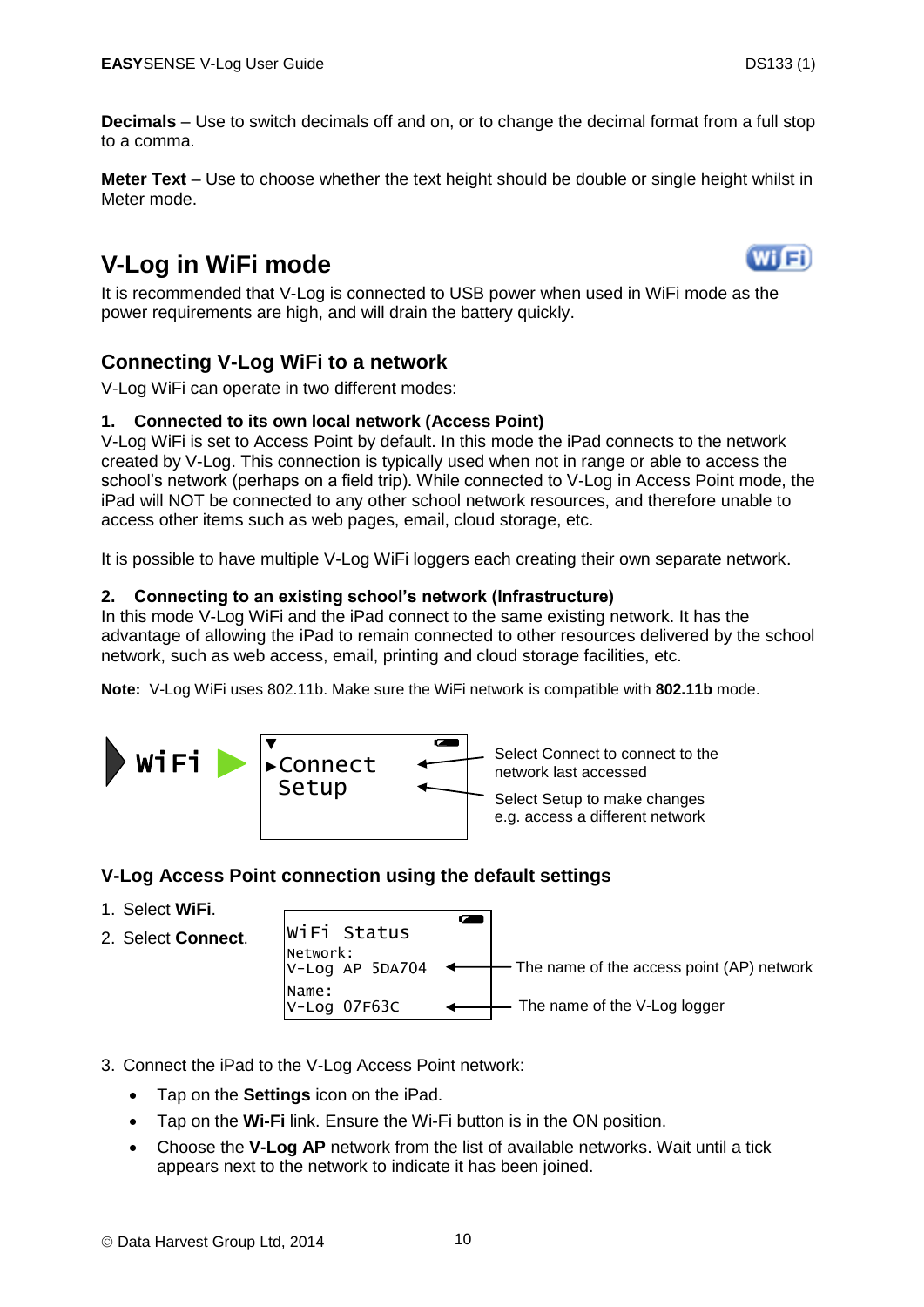- 4. Start the **EasySense** App on the iPad. Select **Graph** from the home screen.
- 5. Tap on the status button '**Not Connected**' (bottom right of the screen). Select the V-Log's name from the list.
- 6. The status button will change to show that it is '**Controlling V-Log xx** or **Viewing V-Log xx**'.

To exit V-Log from WiFi mode select and then to confirm (select stop to return to the WiFi status screen).

▼

٦

Logger Name Create Network

►Connect

#### **Connecting V-Log to a school's network (Infrastructure)**

- 1. Select **WiFi**.
- 2. Select **Setup**.
- 3. Enter the password as **DHG2020**. Scroll to (bottom row right) then enter.

(See [page 12](#page-11-0) for help using the on screen keypad).

- 4. Select **Connect**.
- 5. Once the scan has finished select the school's network from the list that appears and  $\blacktriangleright$ .
- 6. If required enter the AP Key (the school network's password, provided by your school network administrator). Scroll to  $\checkmark$  (bottom row right) then enter. V-Log is now connected to the school's network.

 $\overline{a}$ WiFi Status Network: - The name of the school's network BTHub-704 Name: V-Log 07F63C The name of the V-Log logger ◀

- 7. Connect the iPad to the school's network. Start the **EasySense** App. Select **Graph** from the home screen.
- 8. Tap on the status button '**Not Connected**' (bottom right of the screen). Select the V-Log logger's name from the list.

To exit V-Log from WiFi mode select and then to confirm.

When you next V-Log in WiFi mode it will be set to connect to the school's network so just select **WiFi** then **Connect**.

It is possible to connect a number of V-Log WiFi loggers to the school network simultaneously, each with its own unique name. From the iPad select the required V-Log by choosing it from the list in the EasySense iPad software.

#### **To change connection back to an Access Point network**

1. Select **WiFi**, then **Setup** and enter the password as **DHG2020**. Scroll to (bottom row right) then enter.  $\overline{a}$ ▼

#### 2. Select **Create Network**.

3. To create and **connect** the Access Point network without making any changes select **Start**.

Open the EasySense App, select Graph, tap on the status button and select the V-Log's name from the list. Γ

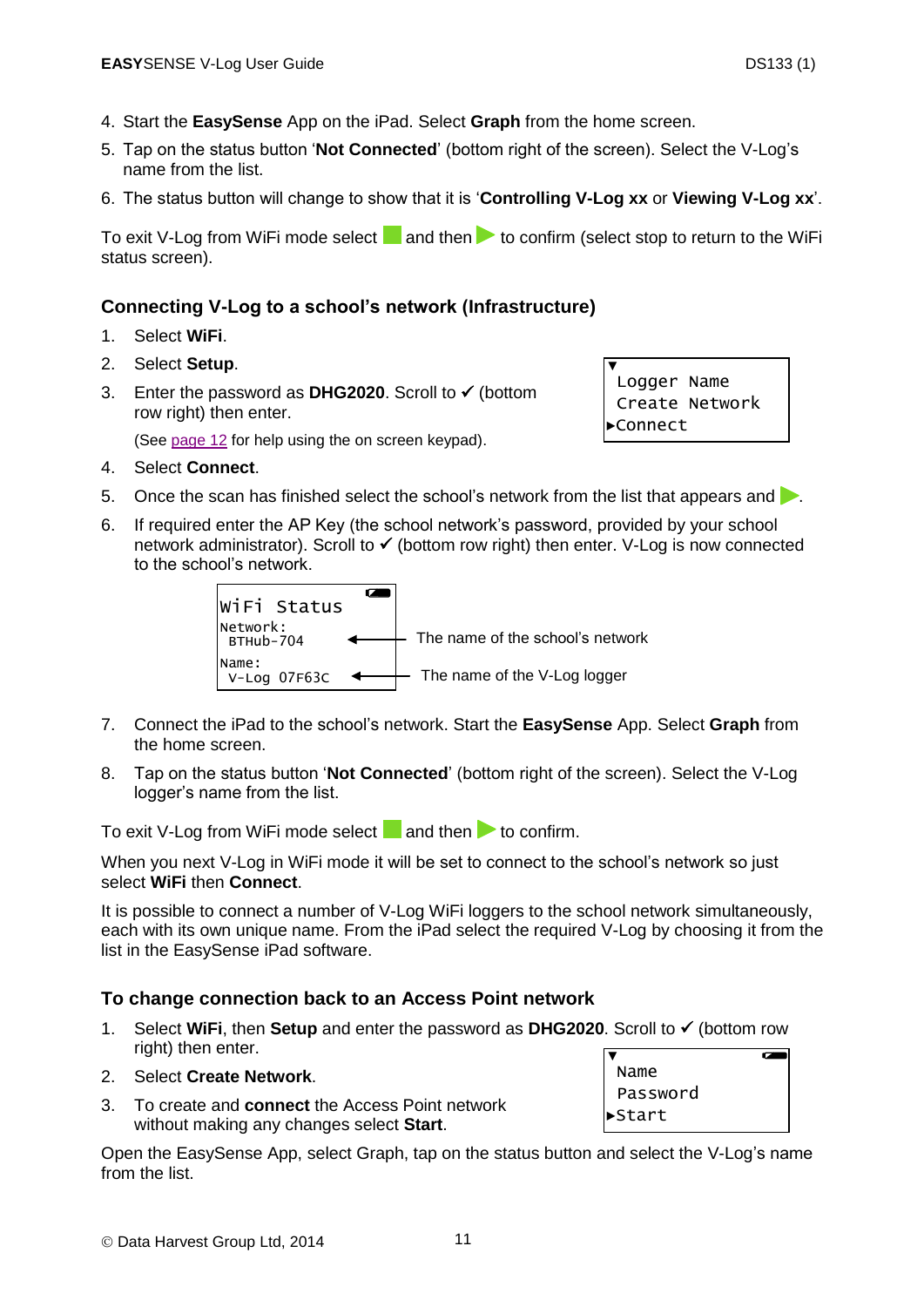## **To alter the default settings to the Access Point network**

### **To change the Access Point name**

- Select **WiFi**, **Setup** and enter the **DHG2020** password.
- Select **Create Network**.
- Select **Name**.
- Use to delete any characters from the existing name and enter the characters for the new name. Scroll to  $\checkmark$  (bottom row right) then enter. Ξ

## **To encrypt the Access Point network**

- Select **WiFi**, **Setup** and enter the **DHG2020** password.
- Select **Create Network**.
- Select **Password**.
- Enter a suitable password

### **To change the V-Log logger's name**

- Select **WiFi, Setup** and enter the **DHG2020** password.
- Select **Logger Name**.
- Use  $\blacksquare$  to delete any characters from the existing name and enter the characters for the new name. Scroll to  $\checkmark$ (bottom row right) then enter.

## **Reset to the default Access Point Settings**

- Select **WiFi**, **Setup** and enter the **DHG2020** password.
- Select **Reset Settings**. Confirm your choice

### **Using the on-screen keypad**

#### Enter Password: DHG2020

#### abcdefghijklmnopqrstu vwxyzABCDEFGHIJKLMNOP QRSTUVWXYZ0123456789+ -\*^%\$@!\_:\/?<=>.[]

- $\bullet$  Use  $\sqrt{8}$  buttons to go forward or back through the alphabet / numbers / symbols on the keyboard.
- $\bullet$  Use  $\bullet$  to select / accept the symbol under the dark cursor.
- $\bullet$  Use to delete a character.
- Move the cursor to the 'tick'  $\checkmark$  symbol and press  $\checkmark$  to accept the entered password.
- Move the cursor to the 'cross'  $\times$  symbol and press  $\triangleright$  to leave this screen with any characters entered to be rejected and ignored.

## <span id="page-11-0"></span>**Connecting a group of iPads to a V-Log**

It is possible for a group of devices to connect to one V-Log WiFi simultaneously to allow students to work collaboratively on a single experiment.

**Note:** Performance maybe impacted if lots of iPads are connected to the same logger.

When connecting to V-Log, the first iPad to connect is given 'control' of the logger and will therefore be able to setup, start and stop the experiment. All subsequent iPads that connect to

▼ ►Name Password Start

 $\overline{ }$ 

 $\overline{a}$ ▼ Name ►Password Start Ϊ

▼ ►Logger Name Create Network Connect Γ

▼ Create Network Connect ►Reset Settings

٦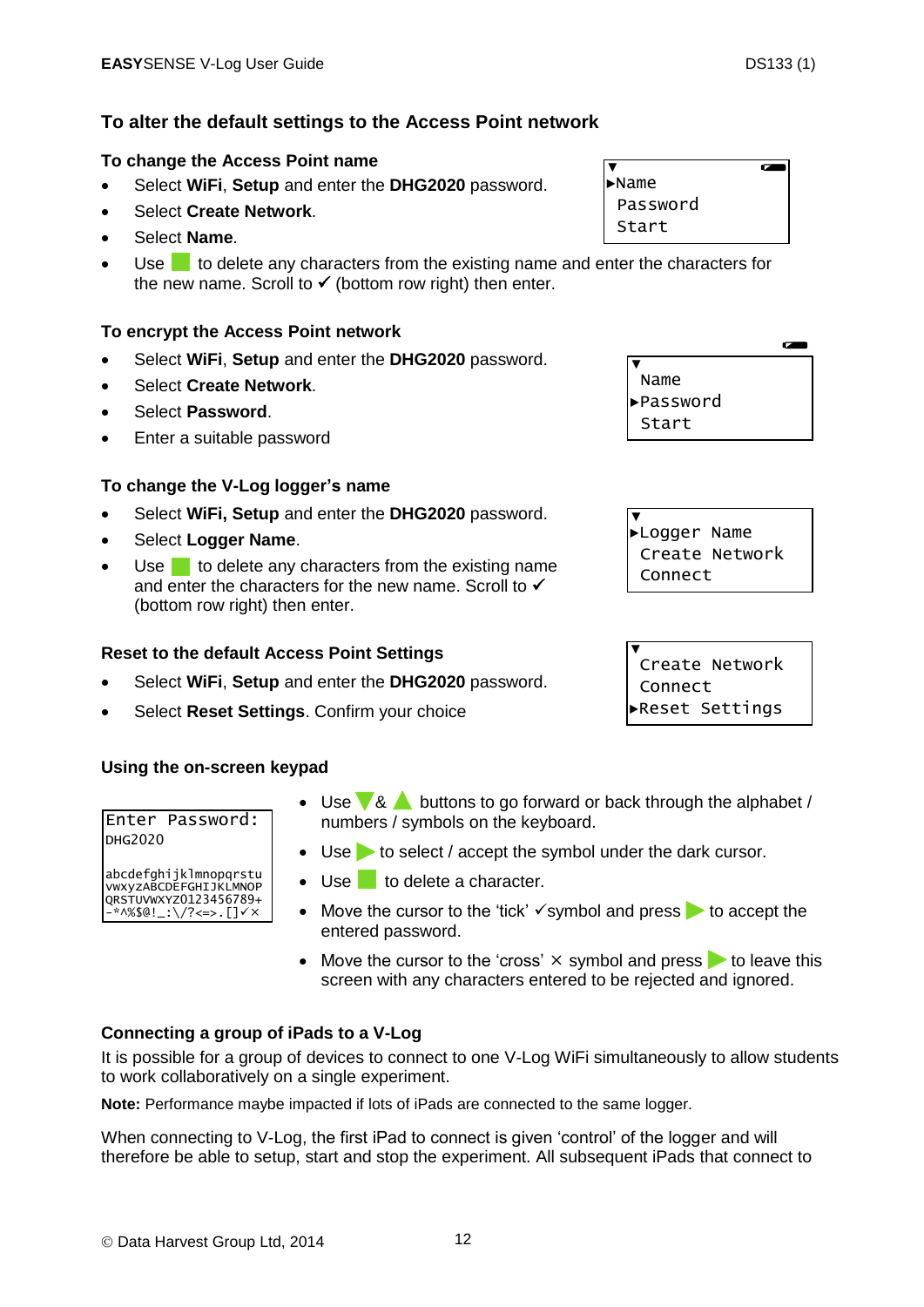the logger are given 'Viewer' status, they will see the setup changes made by the controller, and as data is captured it will appear in real time.

When the recording stops, all iPads will automatically save their own copy of the captured data in the internal iPad memory. One iPad cannot change or delete the data held on another iPad.

To leave a group, simply tap on the status button again to disconnect (bottom right of the iPad screen).

To release or swap control of the V-Log, the controlling iPad simply taps on the Connected button; this will disconnect all iPads. (A new controlling iPad can be chosen by ensuring that it is the first to re-connect.)

### <span id="page-12-0"></span>**WiFi Technical Details**

V-Log WiFi is a wireless enabled data logger. It is classed as a mobile device and has a usable transmission range of 0.2 m to 10 m in open air.

- Compatible with IEEE 802.11b
- Supports WEP, WPA-Personal (TKIP) and WPA2-Personal (AES) Security (802.11i)\*
- Frequency Range: 2412-2462 MHz
- Channels supported: 1 to 11

\*V-Log WiFi will automatically detect and use the required security protocol.

Hereby, Data Harvest Group Ltd., declares that V-Log WiFi is in compliance with the essential requirements and other relevant provisions of Directive 1999/5/EC.

A full copy of the Declaration of Conformity can be obtained by writing to the following address:

Data Harvest Group Ltd. 1 Eden Court Leighton Buzzard **Bedfordshire** LU7 4FY UK

## <span id="page-12-1"></span>**Hard Reset**

If V-Log fails to respond to the computer or a button press, carry out a hard reset.



1. If necessary attach V-Log to USB power.

2. Press  $+$  +  $+$  at the same time for a second and then release.

If the hard reset has been done correctly, the LCD will display **EASY**SENSE V-Log and the version number of its operating system before returning to the main menu.

If V-Log still fails to respond, please contact Data Harvest.

**Note:** A Hard Reset does **not** erase any stored data sets but if a recording is interrupted by a reset, then the data being captured will not be stored.